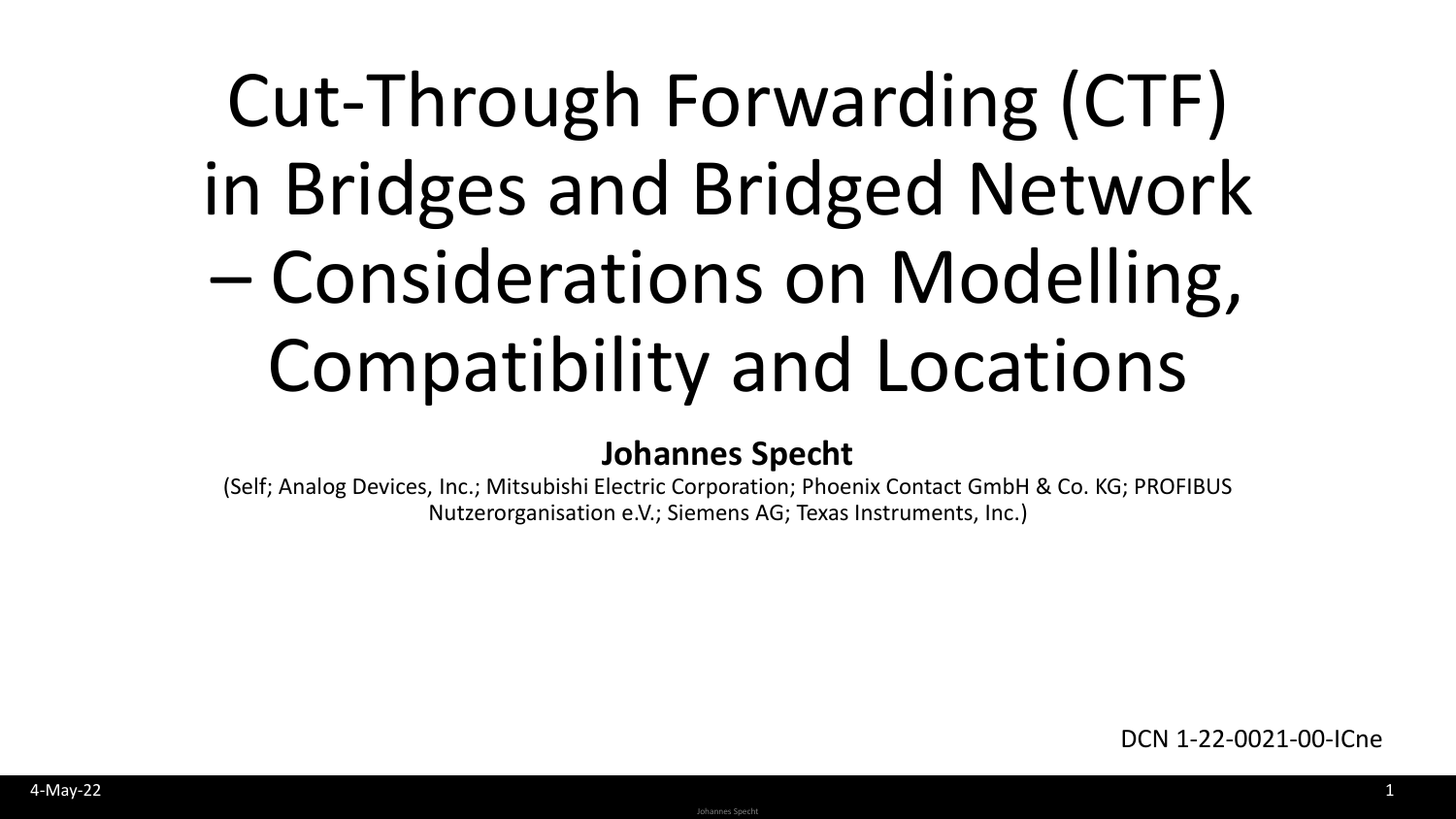### Introduction

- The discussion on April 27, 2022 based on contribution https://www.ieee802.org/3/ad hoc/ngrates/public/calls/22\_0427/jones\_nea\_0 1\_220427.pdf provided several insights on understanding different concerns on CTF/the proposed project P802.1DU.
- This slide set
	- summarizes the author's interpretation of the concerns, and thoughts/options on addressing these,
	- is an attempt for further discussing and analyzing concerns,
	- is an individual contribution (not a WG statement), and
	- limits on the first topic listed in the following.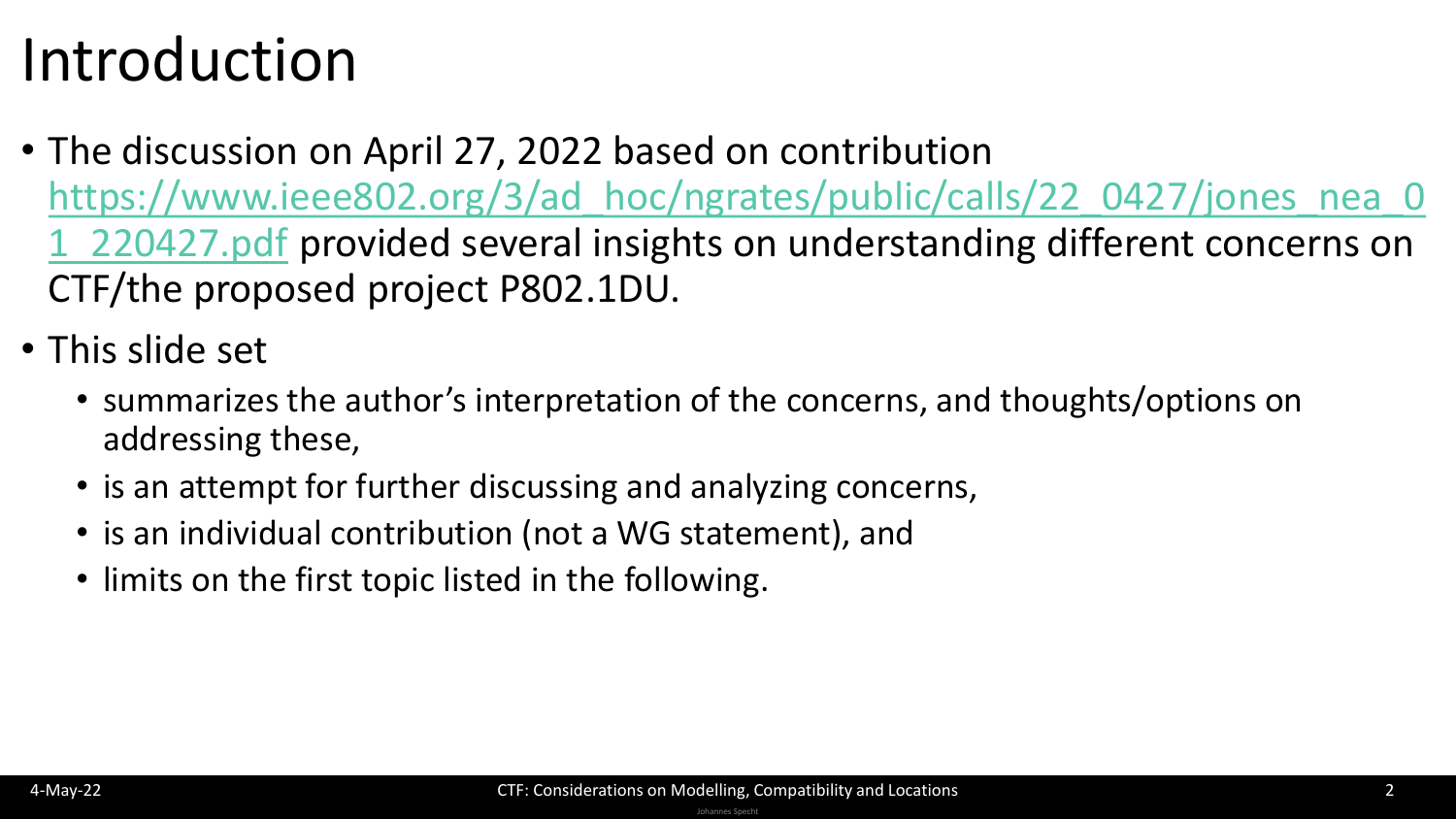### Topics and Aspects from April 27

- Topics
	- Main CTF operation frame transmission start before reception completed
	- Frames with inconsistent FCS
		- Processing by the 802.3 MAC
		- Passing between 802.3 MAC  $\Leftrightarrow$  MAC Client (bridge)
		- "FCS stomp" variations
	- Management counters
	- Options for locating CTF in IEEE 802 WGs and projects
- Aspects
	- Modelling
		- In existing 802 Stds
		- In new 802 Stds for CTF (P802.1DU)
	- Conformance/Compatibility
		- Of existing S&F implementations related to 1.2.2 of the P802.1DU CSD draft
		- Of existing CTF implementations no strong relationship to existing 802 Stds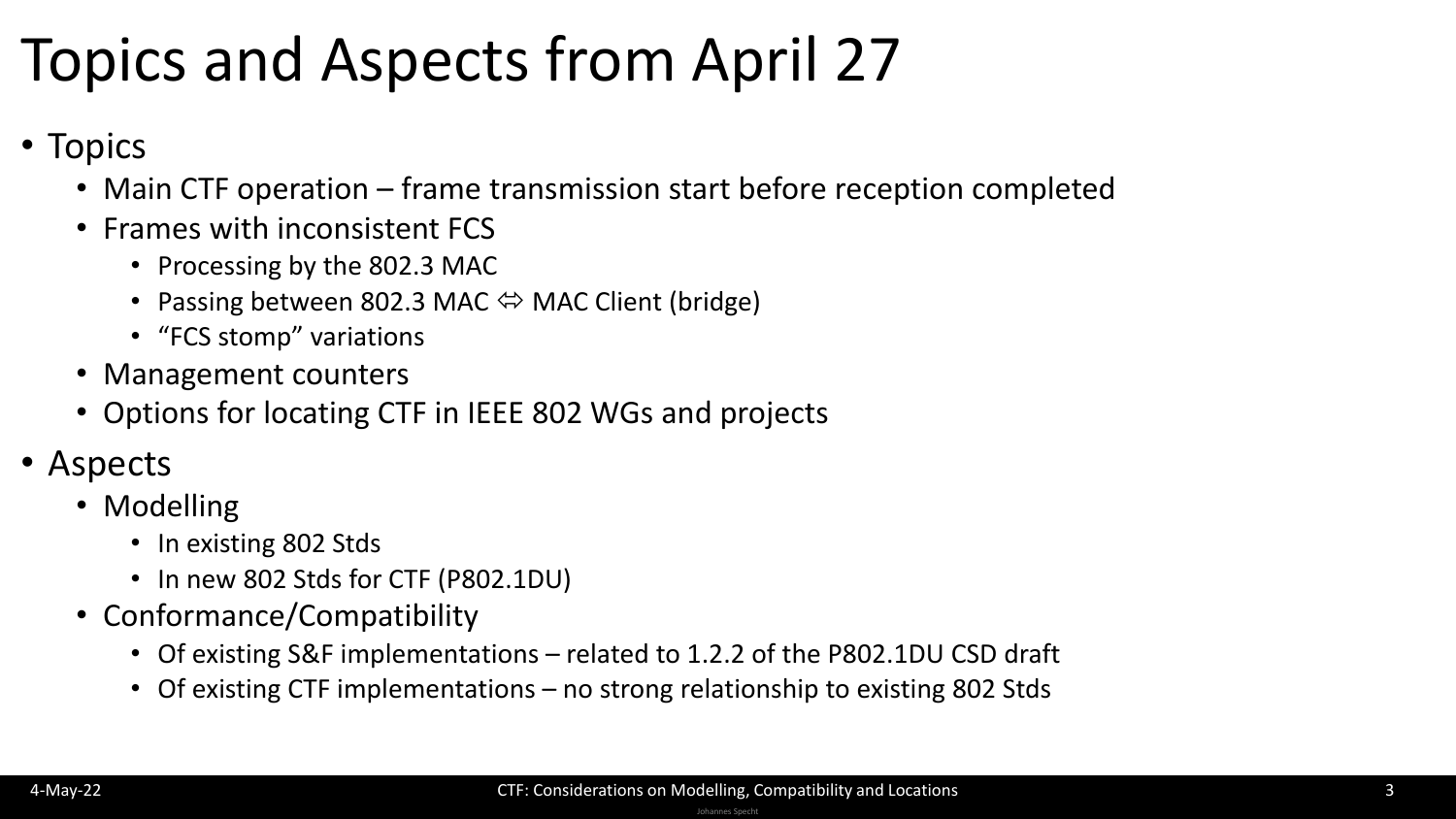#### Aspects over Topics

| <b>Topic</b>                                                                                                 | <b>Aspect Modelling:</b> | <b>Modelling:</b><br>Existing 802 Stds   New 802 Stds on CTF   Existing S&F Impl. | Conformance/Compat.: | <b>Conformance/Compat.:</b><br><b>Existing CTF Impl.</b> |
|--------------------------------------------------------------------------------------------------------------|--------------------------|-----------------------------------------------------------------------------------|----------------------|----------------------------------------------------------|
| Main CTF operation                                                                                           | X                        | X                                                                                 | $\sf X$              | [X]                                                      |
| <b>Frames with inconsistent FCS:</b><br>Processing by 802.3 MACs                                             | X                        |                                                                                   | $\sf X$              |                                                          |
| <b>Frames with inconsistent FCS:</b><br>Passing between 802.3 MACs<br>$\Leftrightarrow$ MAC clients (bridge) | X                        |                                                                                   | $\sf X$              |                                                          |
| <b>Frames with inconsistent FCS:</b><br>"FCS stomp" variations                                               |                          | X                                                                                 |                      | X                                                        |
| <b>Management counters</b>                                                                                   |                          | X                                                                                 |                      | X                                                        |
| Locating CTF in IEEE 802<br>WGs/projects                                                                     |                          | X                                                                                 |                      |                                                          |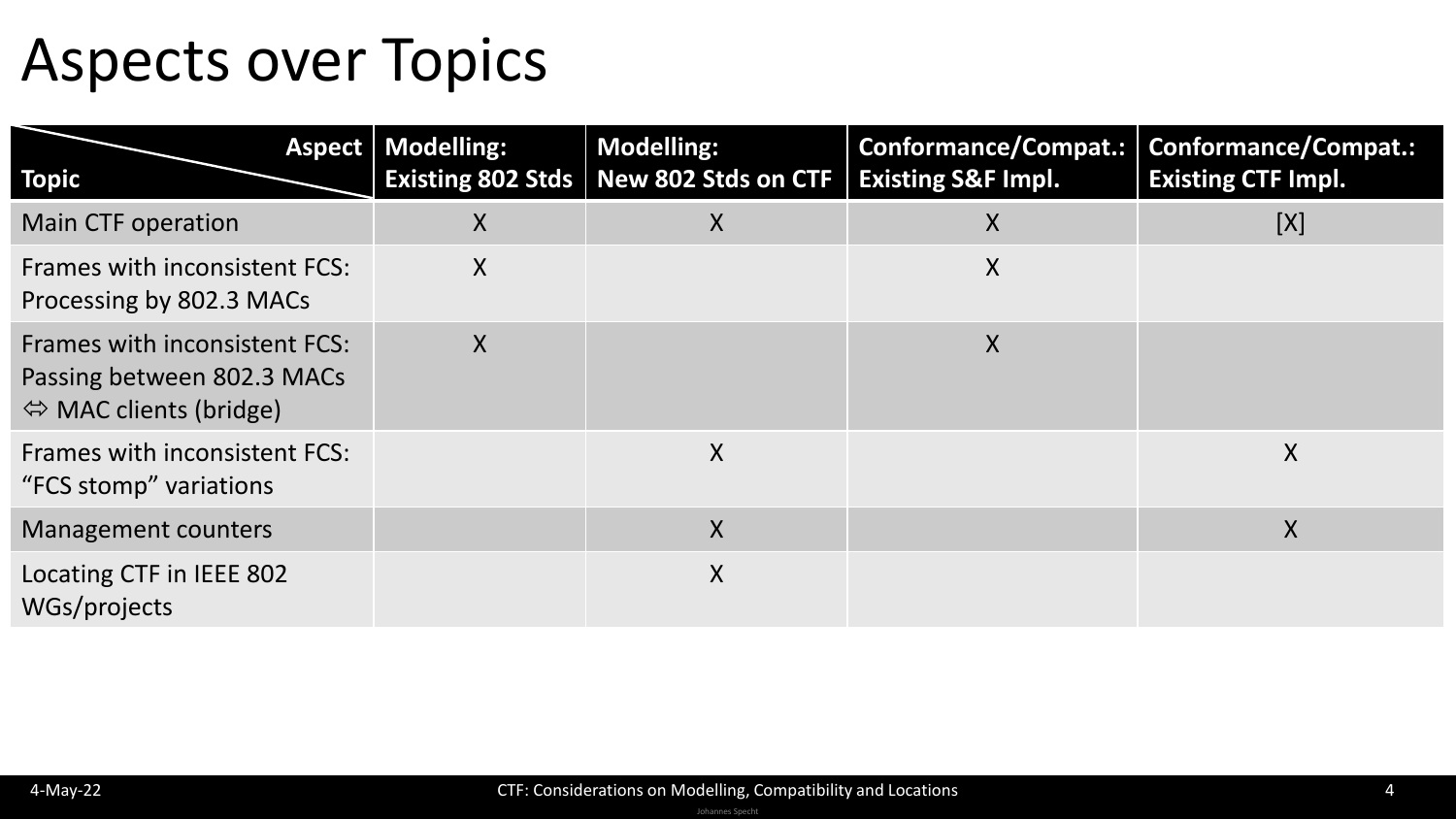# Main CTF Operation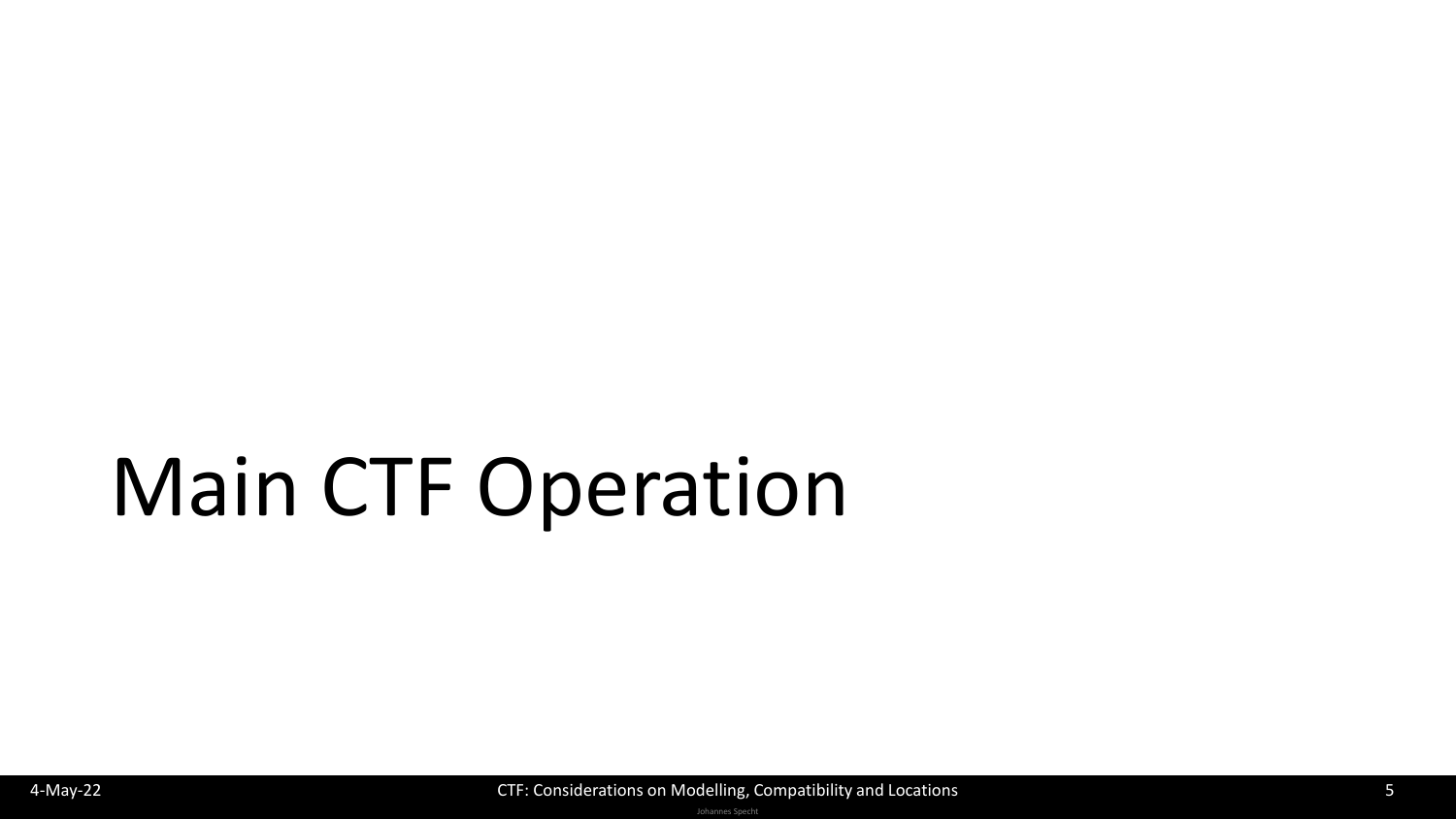### Main CTF Operation: Introduction

- Author's recollection and interpretation of related concerns discussed:
	- 1. Changing the 802.3 MAC model could be a huge Stds development task.
		- 1. The 802.3 MAC, as it is right now, passes frames to higher layers (i.e., Std 802.1AC) as atomic unit after the end of serial reception by the MAC sublayer.
		- 2. CTF could require serial transfer from MAC sublayer to higher layers.
	- 2. Existing S&F implementations conformant to IEEE Stds 802, 802.1AC and 802.1Q could be non-conformant/incompatible with P802.1DU.

#### • Related items presented on April 27

(https://www.ieee802.org/3/ad hoc/ngrates/public/calls/22\_0427/jones\_nea\_01\_220427.pdf)

- Slide 5
- Slide 7
- Slides 8 (except "without error")
- Slides 9 and 10
- Slide 11 (except "without error")
- Slides 12 and 13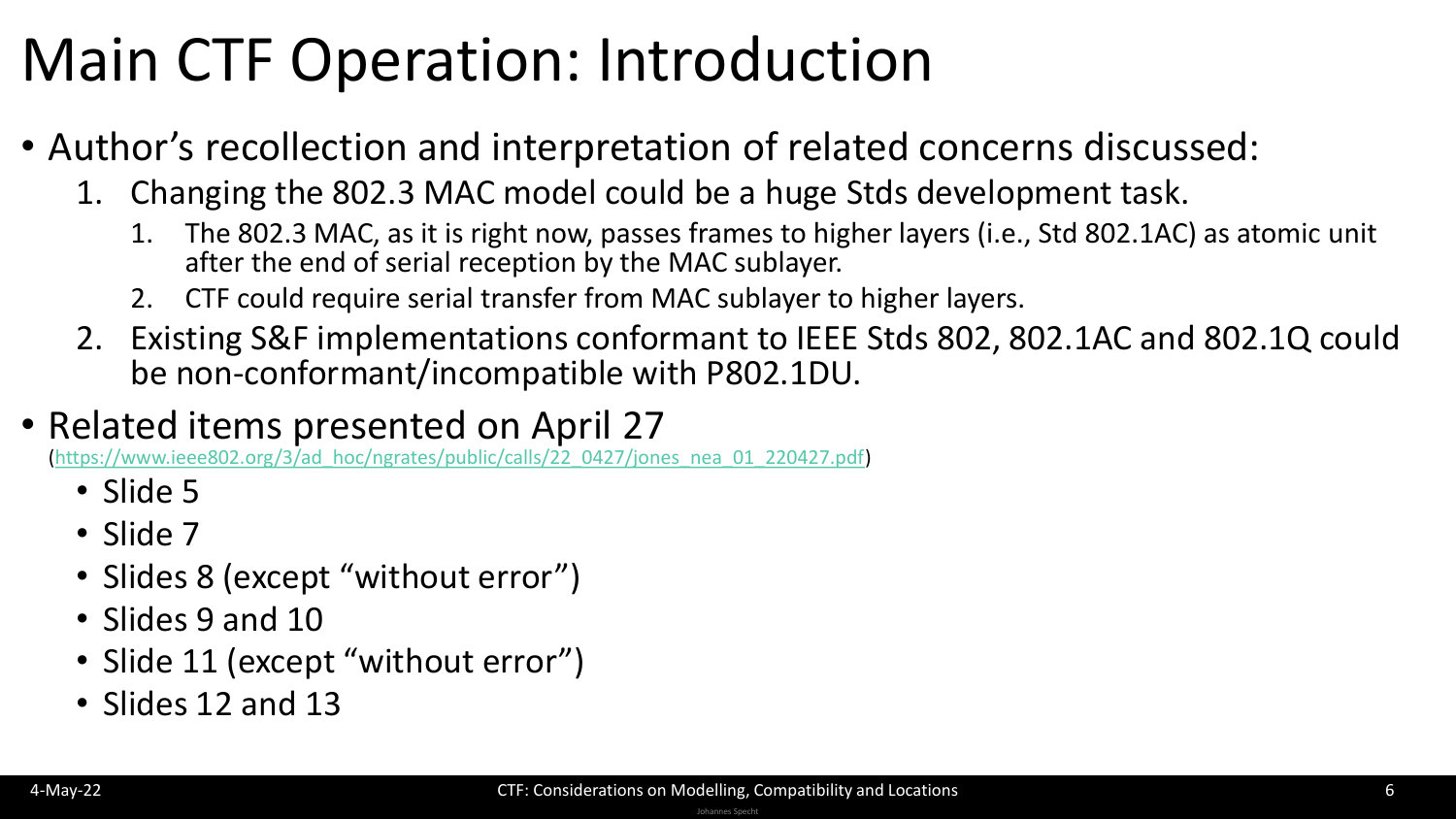### Main CTF Operation: Modelling (1)

- At least two approaches for **modelling** the main CTF operation were presented
	- Modelling limited "as much as possible" to externally visible behavior (e.g., [https://www.ieee802.org/1/files/public/docs2021/new-specht-ctf-802-1-1121-v01.pdf\)](https://www.ieee802.org/1/files/public/docs2021/new-specht-ctf-802-1-1121-v01.pdf)
	- Modelling by look-ahead of frame reception service primitive invocations ([https://mentor.ieee.org/802.1/dcn/22/1-22-0015-01-ICne-idealistic-model-for-p802-1du.pdf\)](https://mentor.ieee.org/802.1/dcn/22/1-22-0015-01-ICne-idealistic-model-for-p802-1du.pdf)
- The second approach, modelling by look-ahead of frame reception service primitive invocations, is considered in the following:
	- Appears good for progressing discussions in the joint NEA/Nendica ad hoc meetings
	- Along the idea of showing potential approaches to address concerns for discussion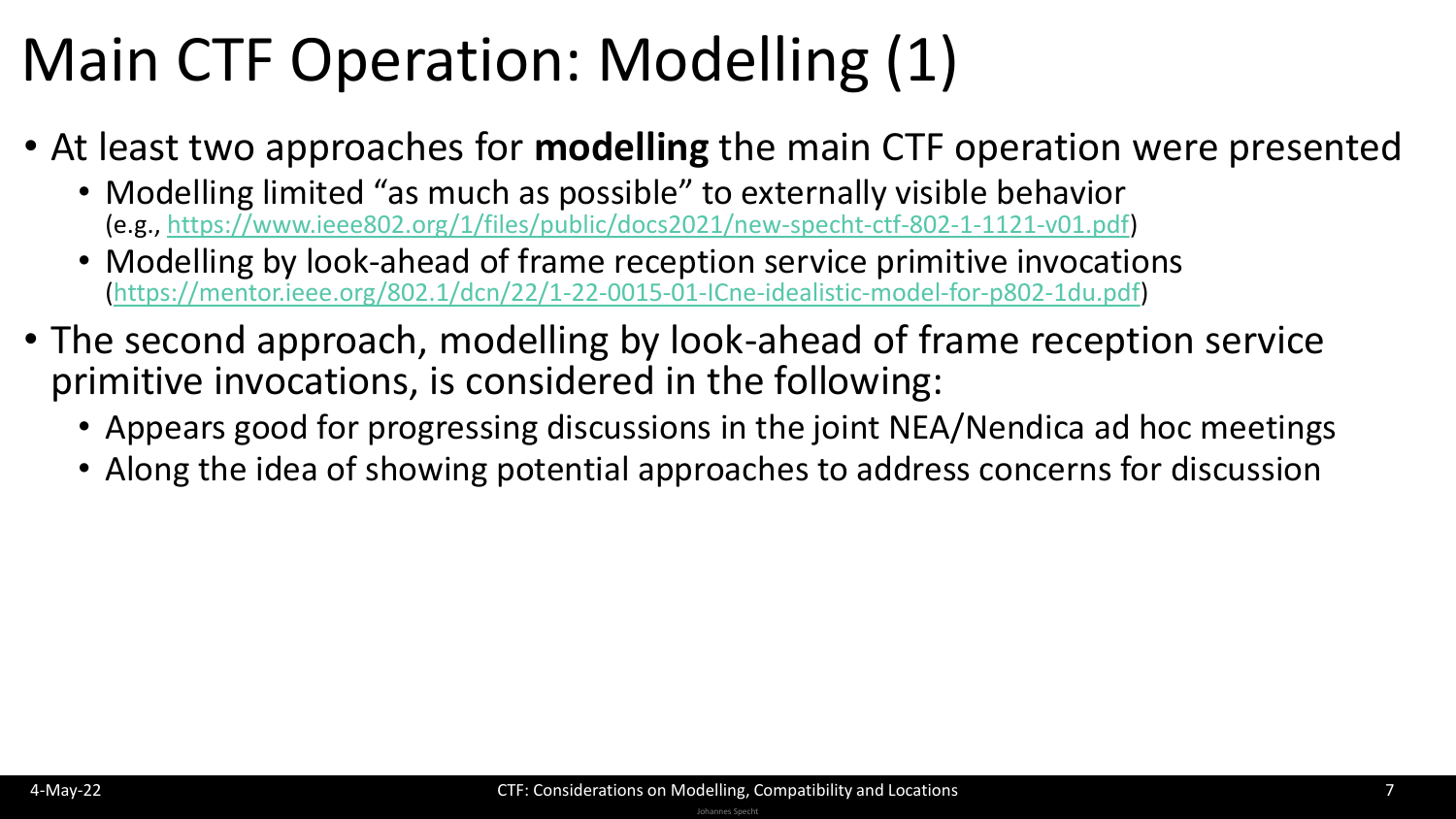## Main CTF Operation: Modelling (2)

- Modelling by look-ahead of frame reception service primitive invocations [\(https://mentor.ieee.org/802.1/dcn/22/1-22-0015-01-ICne-idealistic-model-for-p802-](https://mentor.ieee.org/802.1/dcn/22/1-22-0015-01-ICne-idealistic-model-for-p802-1du.pdf) 1du.pdf)
- Summary of the approach
	- Look-ahead of S&F frame indication primitive invocations (i.e., on RX), resulting in new CTF frame indication primitive invocations a frame duration earlier. I.e.:
		- → **Atomic (and instantaneous)** invocations on per-frame resolution.

→ **No need for serial transfers from MAC to MAC client at a resolution below frames (e.g., octets)!**

- Similar look-ahead approaches are found in the models of lower sublayers in IEEE Std 802.3-2018 ["prescient" functions in some PCS clauses, Reconciliation Layer (65.2.3.4.5) and MAC Merge Sublayer (99.4.7.4)]
- Could be done in P802.1DU (e.g., located on top of where the ISS is in 802.1AC)
	- → **No need for changing the 802.3 MAC!**

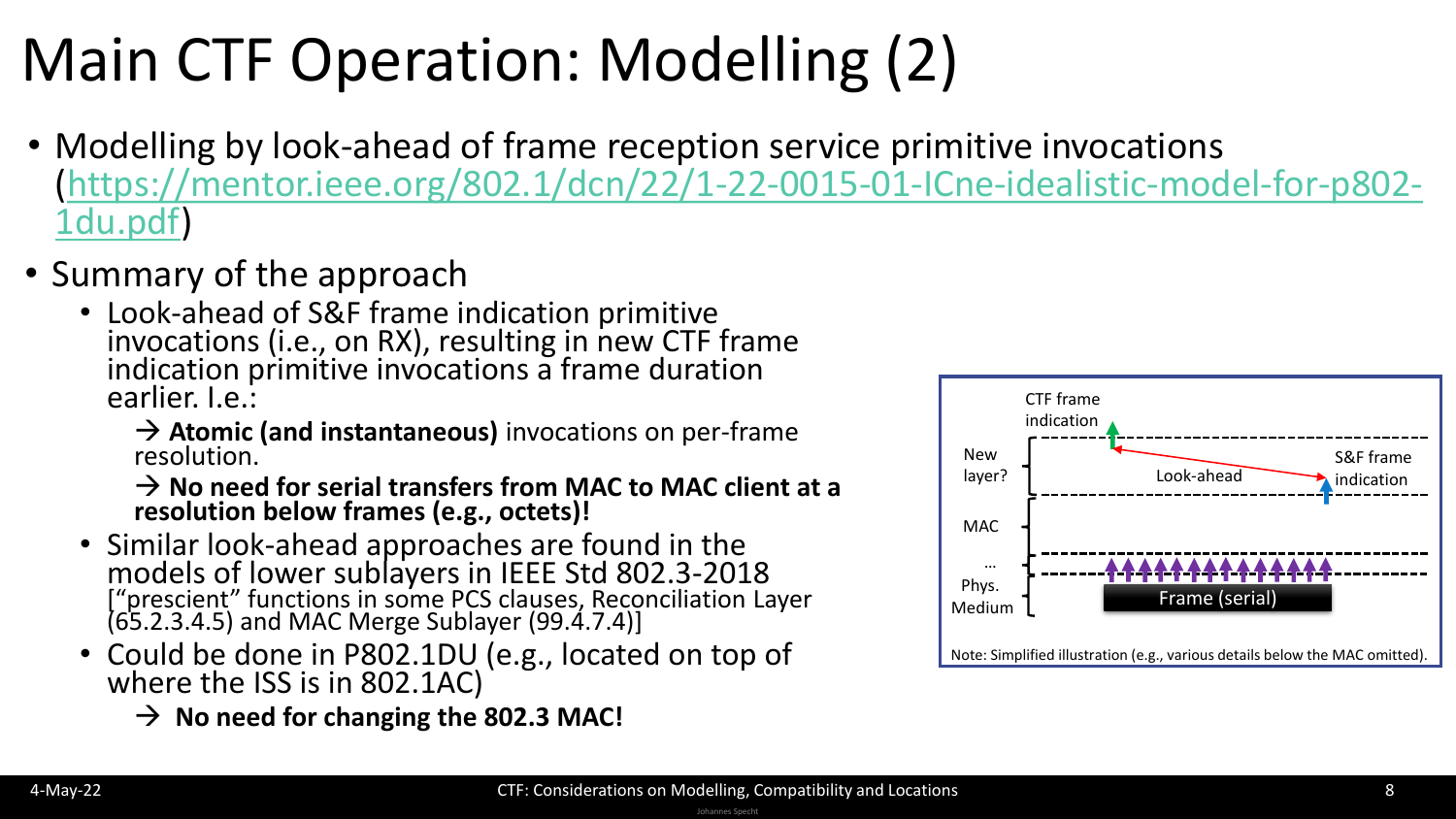## Main CTF Operation: Conformance (1)

#### • Interpreted concern

As soon as P802.1DU would require bridge implementations to start frame transmission (TX port) prior to completed frame reception (other RX port), existing S&F implementations conformant to IEEE Std 802, IEEE Std 802.1AC and IEEE Std 802.1Q could turn out non-conformant to P802.1DU.

- A technical approach
	- Extend the look-ahead based modelling approach by permitting CTF frame indication primitive invocations within an implementation-dependent range
		- Earliest: The frame duration earlier than the (non-CTF)<br>indication brimitive invocation primitive invocation
		- Latest: At the same time as (non-CTF) indication primitive invocation

#### → **Conformance of existing S&F implementations**

(even if frame transmission start prior to compete frame reception is not supported by an existing S&F implementation)

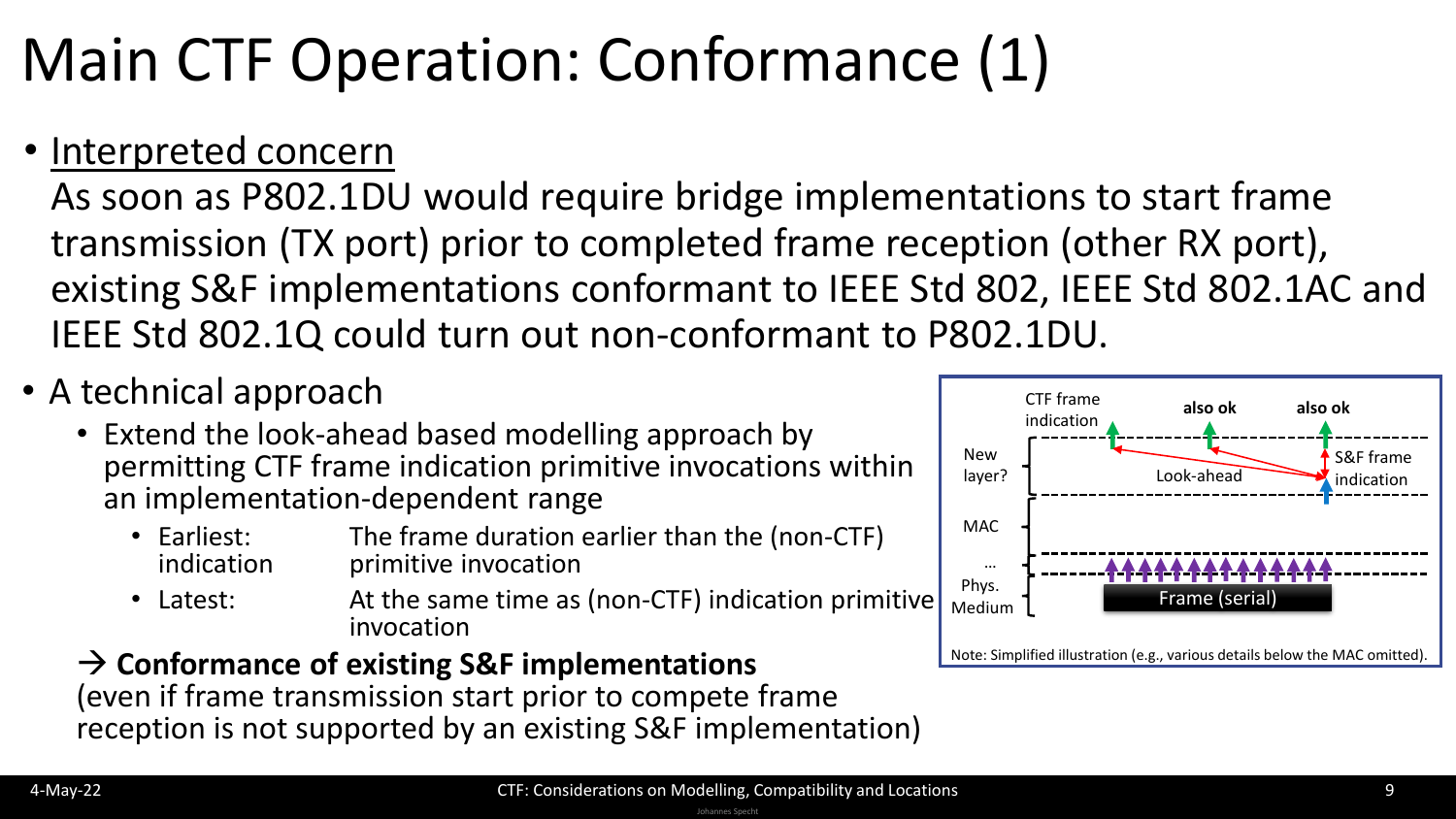## Main CTF Operation: Conformance (2)

- Thoughts on compatibility with IEEE Stds 802, 802.1AC and 802.1Q
	- CTF frame indications earlier than the associated S&F frame indication are like an optional feature of bridge implementations
	- Similar, several amendments to 802.1AC and 802.1Q introduced optional features (e.g., new traffic shapers)
	- $\rightarrow$ It may be acceptable if WG 802.1 would answer "Yes" in "1.2.2 Compatibility" of the P802.1DU CSD draft (similar to past amendment projects)
	- $\rightarrow$ If acceptable, WG 802.1 should be responsible for ensuring compatibility during development of P802.1DU
- Necessary but not sufficient …
	- The main CTF operation may be the most important topic to with regard to "1.2.2 Compatibility" in CSD drafts of P802.1DU, but not the only one.



• Achieving "1.2.2 compatibility" = "Yes" by retaining elements as optional features may apply for elements from topics other than the main CTF operation (next slides).